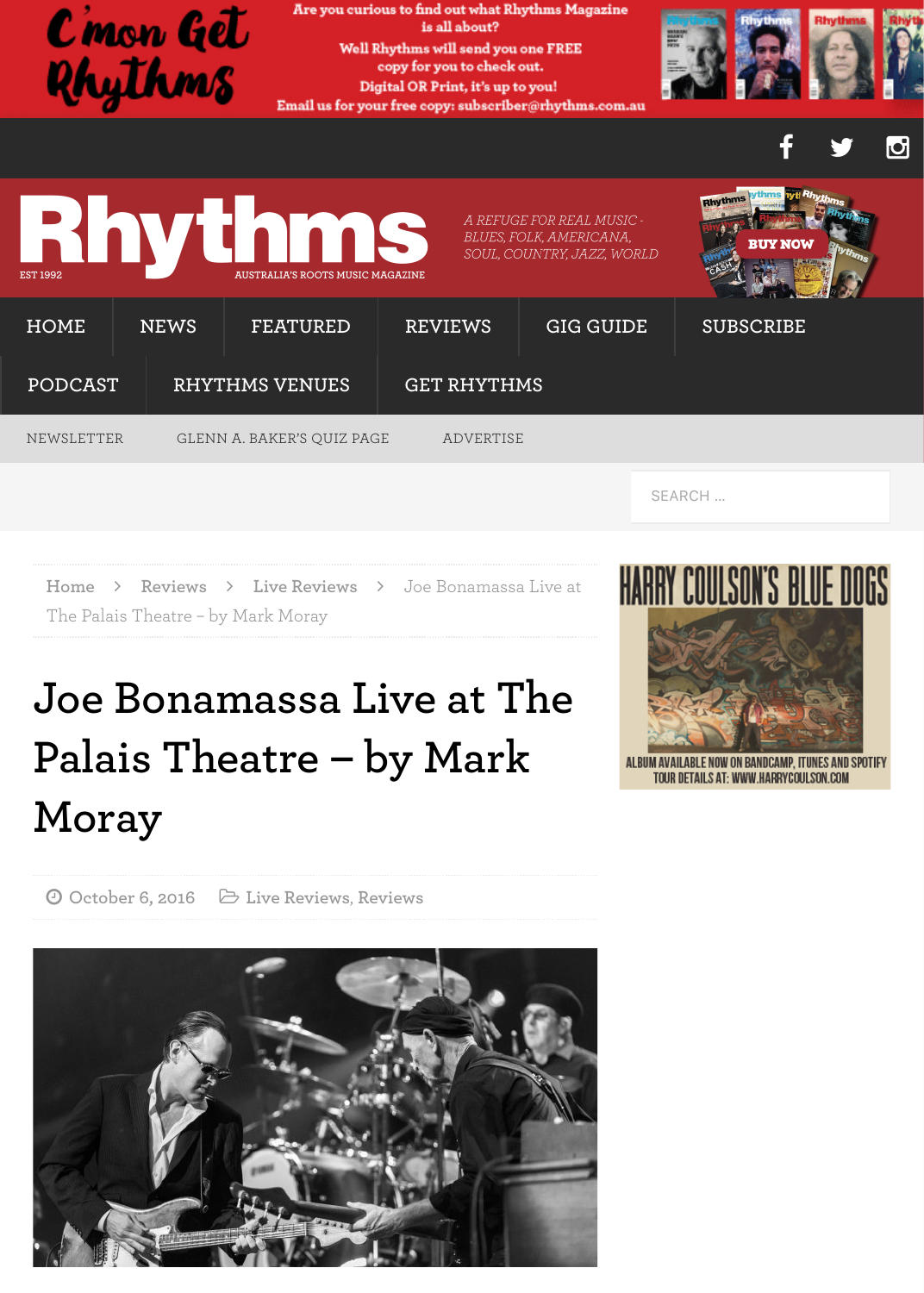Sinead Burgess, a Queenslander who shared the stage with nothing more than her guitar and silky voice where she began sharing her stories through the rhythm of her music.

A complete contrast to what was about to explode on stage.

The audience left in darkness with nothing but a Johnny Cash song airing through the speakers, and then armed with nothing more than what looked like a 1966 Fender Strat. Joe graced on to the stage dressed in a suit Jacket, tanned shoes, his trademark sunglasses and yes…a pair of jeans. (Apparently the pants were lost between hotel and venue).

With his fifth tour of Melbourne (sixth if you include a guest appearance on Mahalia's 'Ooh Yeah' album release gig), Joe ripped into 'This Train', 'Mountain Climbing' and 'Blues Of Desperation' as the first three songs from the currently released album 'Blues Of Desperation', leaving the audience hypnotised to the fingers caressing the fret board as if it was an extension of his arm. The twelve-minute version of 'Love ain't a love song' was not just owned by Joe, but by the whole eight piece backing band, with Trumpet – Lee Thornburg, Saxophone – Paulie Cerra, all Australian backup singers led by Mahalia Barnes, Gary Pinto & Jade Mcrae, Bassist – Michael Rhodes, Keyboards – Reese Wynans, (original member of SRV double trouble) and Anton fig – Drums (The 'Late Show with David Letterman' and countless album recordings). This was not quite the 'big band' that Joe's grandfather once played in but it did certainly carry a big sound.

After the introductions, Mahalia belted out the funky sounds of the Betty Davis song, 'If I'm in Luck'. 'Boogie Woogie Woman' had everyone off their seats, and the sea of people in the auditorium was boogieing as if they were following their leaders movements. 'Hummingbird' closed the evening of what was to be the last show